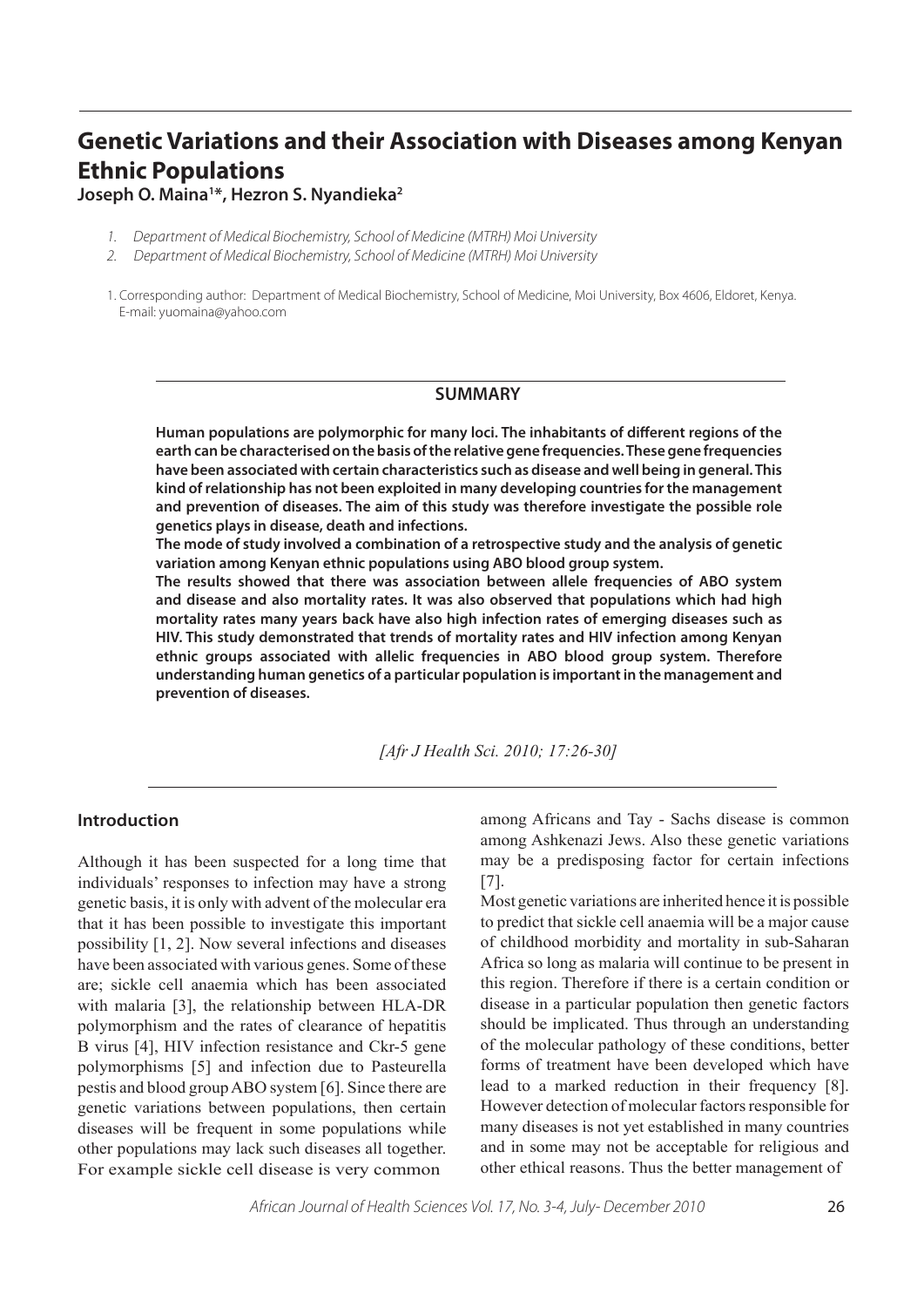such diseases offers a major challenge to the field of medical practice especially in the developing countries. In view of this; this study was undertaken to identify the trends of infectious diseases and deaths among Kenyan ethnic populations and whether molecular markers may be used to follow such trends.

# **Methodology**

This study was conducted at Provincial General Hospital in Nakuru, Kenya. The ethnic groups used for ABO blood typing were Luo, Luhya, Meru, Kisii, Somali, Kalenjin, Kikuyu and Kamba. Also for each ethnic group, average mortality rates for children under the age of five were calculated based on 1969, 1979 and 1989 Republic of Kenya population census [9,10,11]. Also HIV prevalence based on Central Bureau of Statistics of Kenya [12] was used for correlation analysis. The results were analyzed using student ttest; chi-square values, ChartWizard programmes and gene frequencies of ABO blood system (IA or allele A, IB or allele B and IO or allele O) were calculated using Bernstein method [13].

# **Results**

The observed phenotype counts and the expected values for ABO blood groups in each ethnic group are shown in Table 1. The chi-square values are also presented in Table 1. From observed phenotype counts, gene frequencies in ABO blood group were worked out and are presented in Table 2.

From Table 1 it shows that all ethnic populations are

in Hardy-Weinberg equilibrium, that is the observed frequencies do not significantly deviate from the expected frequencies. Also from Table 2, it is clear that different regions are represented by different genetic populations. For example Luhya have relatively high frequency for allele IA while Kisii and Meru have relatively high IB frequency. Kamba have low IA and IB frequencies. By average allele IA is the rarest in these populations.

| Table 2: Gene frequencies in ABO blood group system in |  |  |  |
|--------------------------------------------------------|--|--|--|
| eight Kenyan ethnic groups                             |  |  |  |

| Ethnic group | Ν   | <b>Gene frequency</b> |               |                    |
|--------------|-----|-----------------------|---------------|--------------------|
|              |     | IA (allele A)         | IB (allele B) | $IO$ (allele $O$ ) |
| Luo          | 103 | 0.117                 | 0.191         | 0.692              |
| Luhya        | 52  | 0.239                 | 0.179         | 0.582              |
| Meru         | 20  | 0.163                 | 0.256         | 0.581              |
| Kisii        | 53  | 0.148                 | 0.265         | 0.587              |
| Somali       | 21  | 0.219                 | 0.130         | 0.651              |
| Kalenjin     | 56  | 0.197                 | 0.132         | 0.671              |
| Kikuyu       | 134 | 0.106                 | 0.224         | 0.670              |
| Kamba        | 45  | 0.092                 | 0.154         | 0.754              |

The ethnic mortality rates for children under five years for the years 1969, 1979 and 1989 are tabulated in Table 3.

The mortality rates presented in Table 3 vary from one population to another. The genetic basis of this was sought by correlating the mortality rates with the frequency of the rarest allele in ABO blood group system. There was correlation between the frequency of allele IA and the mortality rates for the year 1969. This was the case with the years 1979 and 1989 as shown by scatter grams in Figure 1, 2 and 3. This shows that higher mortality rates are common in ethnic groups with higher frequency of allele IA.

 **Table 1:** Observed phenotype counts and expected values for ABO blood group system in eight tribes of Kenya. X2 values are also shown.

| <b>Ethnic group</b> | N   |    | Observed phenotype count |    |    |    | <b>Expected values</b> |                          |    | $X^2$ | P        |
|---------------------|-----|----|--------------------------|----|----|----|------------------------|--------------------------|----|-------|----------|
|                     |     | A  | B                        | AB | O  | A  | B                      | AB                       | O  |       | (3 d.f.) |
| Luo                 | 103 | 14 | 27                       | 9  | 53 | 18 | 31                     | 5                        | 49 | 4.93  |          |
| Luhya               | 52  | 17 | 12                       | 5  | 18 | 17 | 13                     | 4                        | 18 | 0.33  |          |
| Meru                | 20  | 4  |                          |    |    | 4  |                        | $\overline{\mathcal{L}}$ |    | 0.00  |          |
| Kisii               | 53  |    | 17                       | 8  | 21 | 10 | 21                     | 4                        | 18 | 6.16  | < 0.05   |
| Somali              | 21  | 8  | 5                        | 0  | 8  |    | 4                      |                          | 9  | 1.50  |          |
| Kalenjin            | 56  | 15 | 9                        | 5  | 27 | 17 | 11                     | 3                        | 25 | 2.09  |          |
| Kikuyu              | 34  | 22 | 48                       | 5  | 59 | 21 | 47                     | 6                        | 60 | 0.25  |          |
| Kamba               | 45  | 5  | 10                       | 3  | 27 |    | 12                     |                          | 25 | 5.06  |          |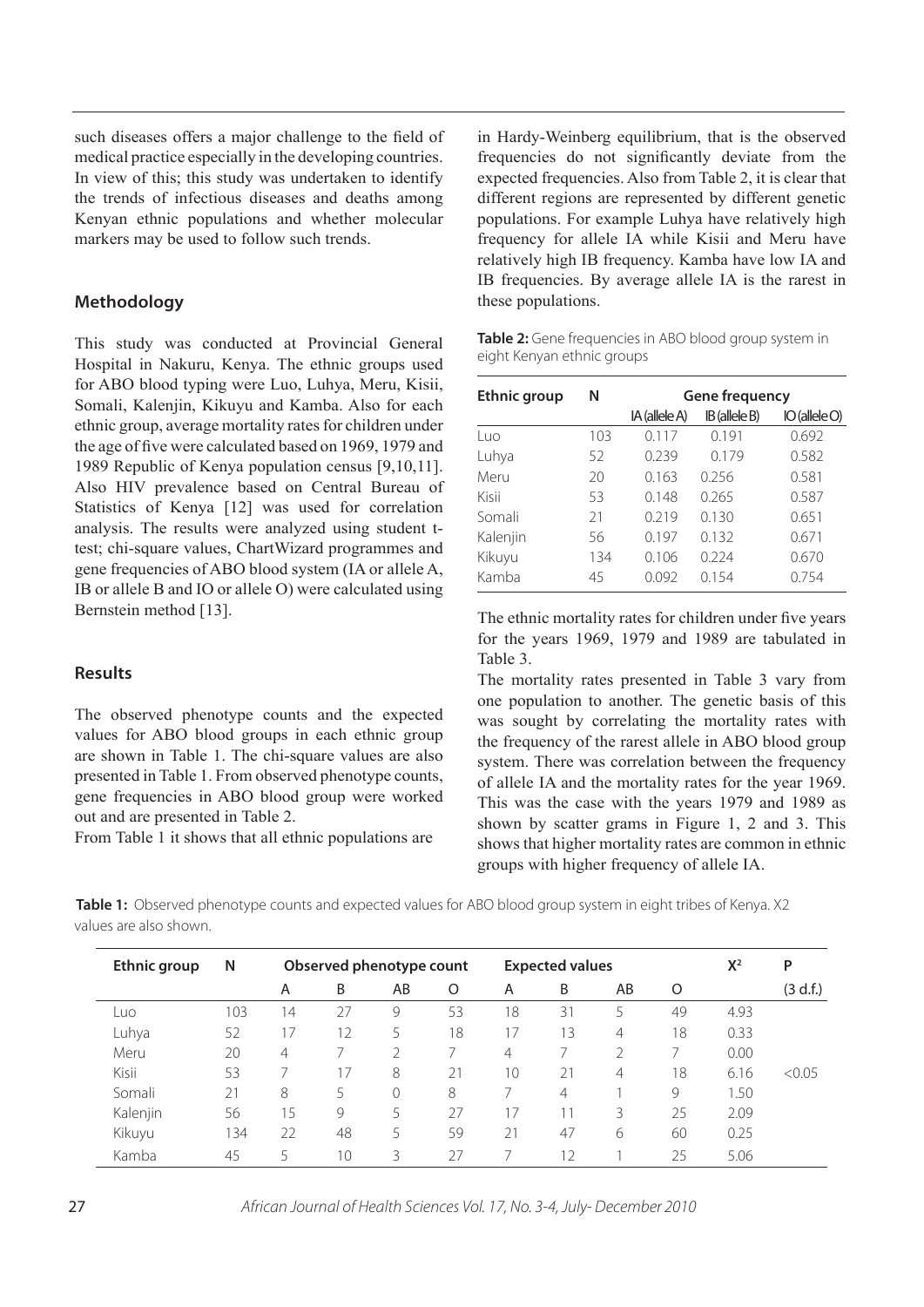| Table 3: Child mortality rates per 1000 in three consecutive |
|--------------------------------------------------------------|
| population censuses in the Republic of Kenya                 |

| <b>Ethnic group</b> | Mortality rates per 1000 |      |      |  |  |
|---------------------|--------------------------|------|------|--|--|
|                     | 1969                     | 1979 | 1989 |  |  |
| Luo                 | 280                      | 257  | 195  |  |  |
| Luhya               | 196                      | 187  | 110  |  |  |
| Meru                | 132                      | 104  | 60   |  |  |
| Kisii               | 154                      | 134  | 100  |  |  |
| Somali              | 185                      | 161  | 133  |  |  |
| Kalenjin            | 199                      | 165  | 90   |  |  |
| Kikuyu              | 115                      | 85   | 50   |  |  |
| Kamba               | 172                      | 151  | 80   |  |  |

From percentage of HIV prevalence in Kenya shown in Table 4, the correlation between HIV prevalence and mortality rates was worked out using student ttest. For 1969,  $t = 3.33$ ;  $t = 3.21$  for 1979 and  $t = 3.49$ for 1989. All these showed that there was a significant correlation ( $P < 0.02$ ) between HIV prevalence in 2003 and mortality rates in 1969, 1979 and 1989. The trends of mortality rates and HIV prevalence among ethnic groups are shown in Figure 4, 5 and 6.





Figure 2: Scattergram showing the association between the frequency of allele A and mortality rates among ethnic groups in 1979



**Table 4:** Percentage of HIV prevalence among eight Kenyan ethnic groups with their corresponding serial numbers during the year of 2003

| Serial No.    | Ethnic group | % HIV prevalence |
|---------------|--------------|------------------|
|               | Luo          | 21.8             |
| $\mathcal{P}$ | Luhya        | 6.8              |
| 3             | Meru         | 3.7              |
| 4             | Kisii        | 4.0              |
| 5             | Somali       | 13               |
| 6             | Kalenjin     | 3.4              |
| 7             | Kikuyu       | 4.9              |
| 8             | Kamba        | 5.4              |

The figures show that a population which had high mortality rates in 1969 also had high mortality rates in 1979 and 1989. Also they show that a population which had high mortality rates in 1969 is likely to have high mortality rates in 2003 due to HIV.





Figure 4: Correlation between Mortality Rates in 1969 and % of HIV Prevalence in 2003



African Journal of Health Sciences Vol. 17, No. 3-4, July- December 2010 28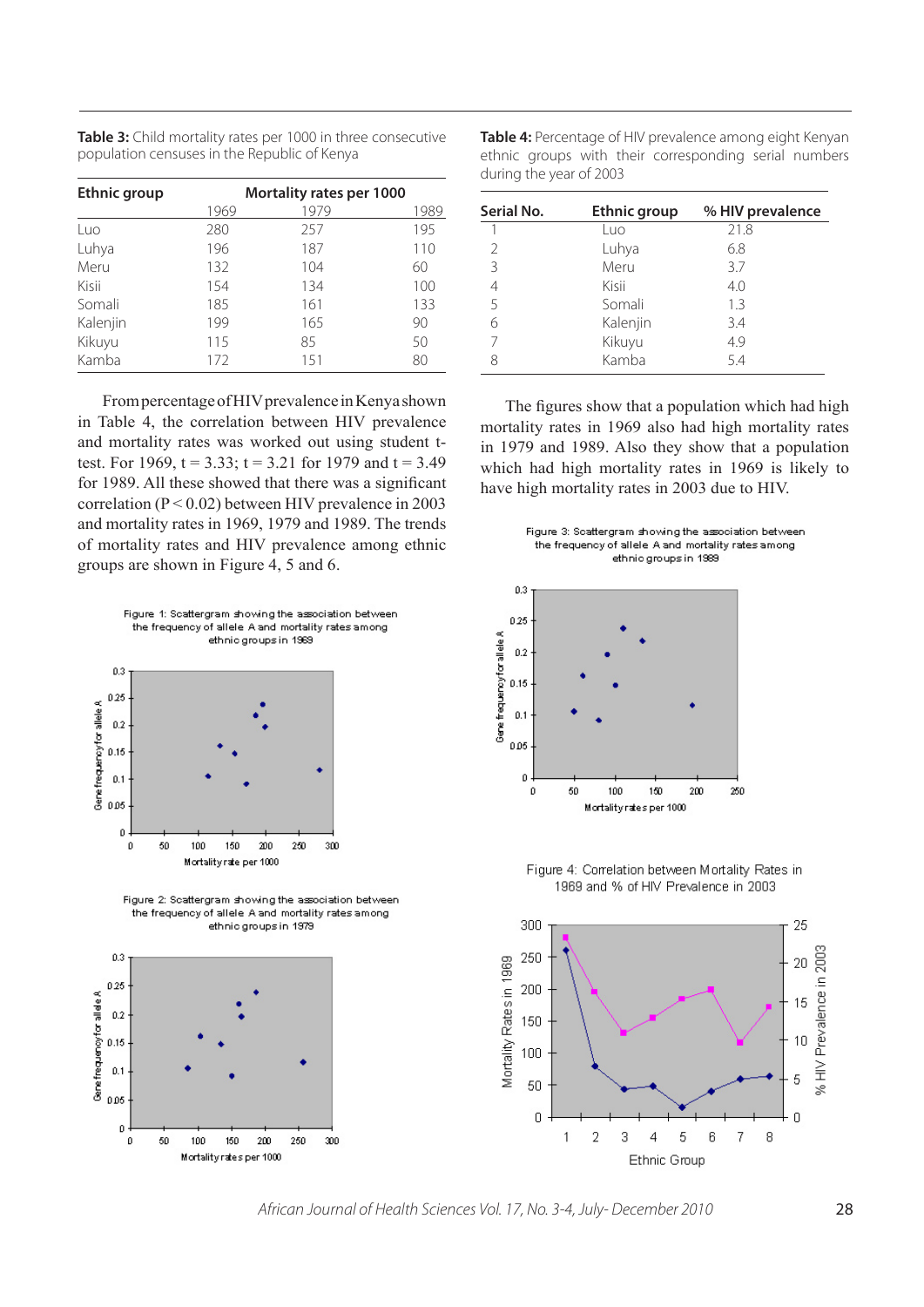

Figure 5: Correlation between Mortality Rates in 1979 and % of HIV Prevalence in 2003

#### **Discussion**

The results of this study showed that there are differences in the allelic frequency in the ABO locus among Kenyan ethnic groups (Table 2). Since blood group B is the rarest type in the whole human population, it has often been used to follow the migrations and mating among human populations [14]. According to this study, blood group type A was the rarest. This variation may be due to environmental factors since it has been demonstrated that allele frequencies of the ABO system vary more from one population to the next than do those of the MN and Rh systems [15]. It may also be due to natural selection reflecting some advantage against different forms of diseases.

From Figures 1, 2 and 3, there is some association between allelic frequencies in ABO system and diseases and hence mortality rates. ABO locus is not the only locus which may be associated with disease since there are several other loci which have been demonstrated to be associated with certain diseases. For example the gene encoding tumour necrosis factor- $\alpha$ (TNF $\alpha$ ) is associated with increased likelihood of dying from cerebral malaria [16]. There are HLA-DR associations with a variety of parasitic illness including leishmaniasis, onchocerciasis and filariasis. TNF $\alpha$ polymorphisms have also been found to modify the course of meningococcal meningitis, hepromatous leprosy and tranchoma [17, 18, 19]. The immunoglobulin supergene family called ICAM-1 has a wide range of immunological functions and it has also been found to have an important role in adherence of P. falciparum-infected red cells in cerebral malaria. It has been found that, in parts of Africa, there is a high prevalence of a polymorphism of this protein which





appears to be a predisposing factor for cerebral malaria. Increased susceptibility to bacterial infections has been related to several polymorphisms of the gene for the mannose-binding protein [20]. It has long been known that the ability to secrete the soluble form of ABO blood group antigens into the saliva and other body fluids may be associated with variable susceptibility to bacterial infections although this association is less strong than that of HLA loci and disease [21]. From these associations it is evident that genetic factors play an important role in the pathogenesis of diseases. The significant correlation, in this study, between HIV infection in 2003 and mortality rates in 1969, 1979 and 1989 (Figures 4,5 and 6) implies that factors which led to higher mortality rates in the 60's, 70's and 80's are the same predisposing factors for HIV infection

in 2003. The factors are mainly genetic since 1969 the Luo ethnic group had the highest mortality rates (Table 3) and the highest HIV infection in 2003 (Table 4). The Luo borders the Kisii, Luhya and Kalenjin but have very high HIV prevalence as they had mortality rates. This would imply that genetic factors influence susceptibility to diseases.

#### **Conclusion**

Molecular genetics has a great deal to offer tropical medicine in understanding the population genetics and dynamics of both infectious and non-infectious diseases. It is therefore important to understand the genetics of a population for better management and prevention of disease.